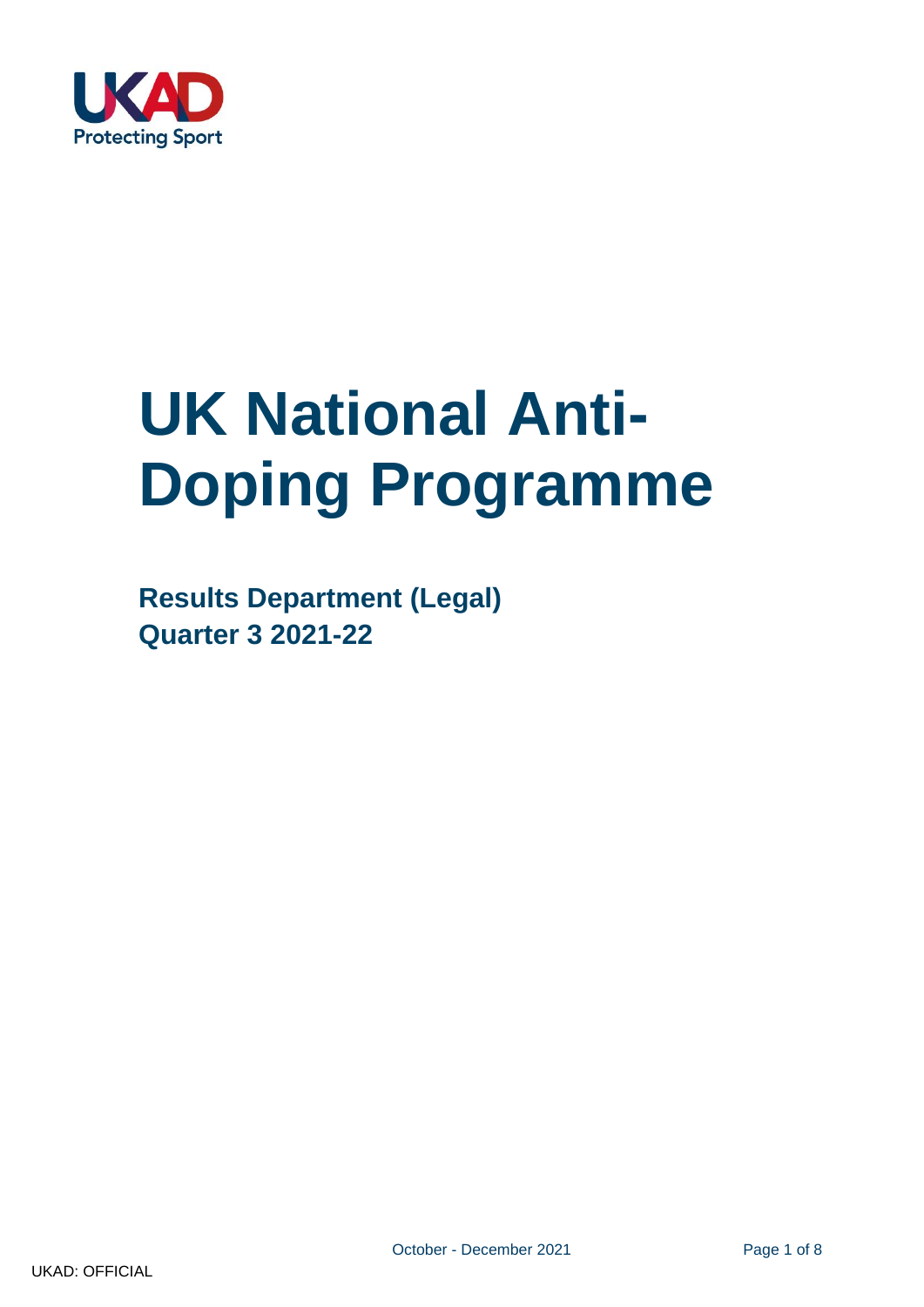

### **Contents**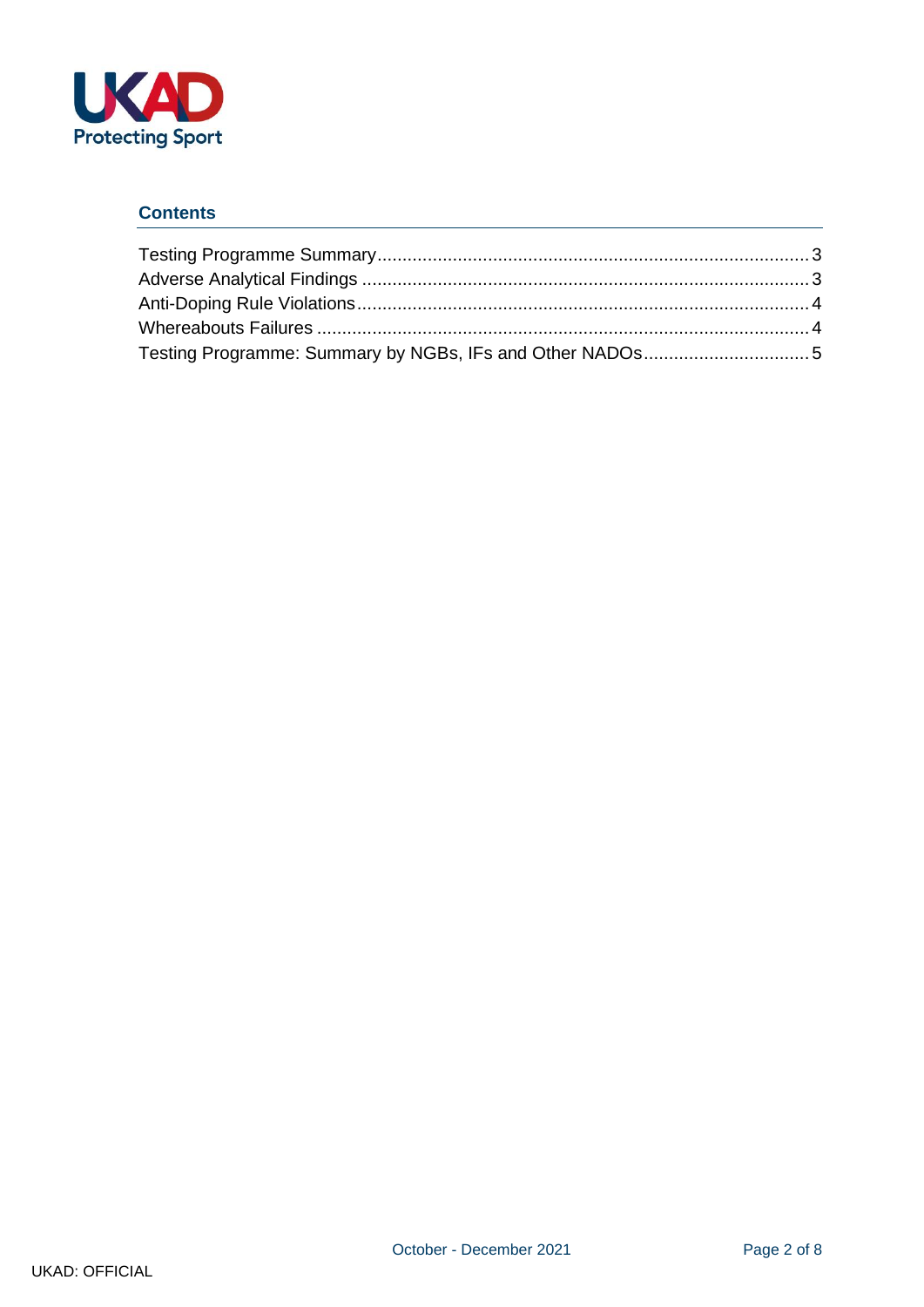

### <span id="page-2-0"></span>**Testing Programme Summary**

The period under review in this report is 1 October – 31 December 2021. During this time, the domestic and international Anti-Doping Testing Programme carried out 1968 tests.

For the purposes of this report, UK Anti-Doping defines a test as any attempt to test a single athlete in a single Sample Collection Session. If multiple samples (blood and/or urine) are collected from an athlete in a single Sample Collection Session, this is only counted as one successful test. If the athlete is not located or unavailable for testing, this is defined as one unsuccessful test attempt, regardless of the number of planned samples to be collected from that athlete.

The following table displays the outcome of these tests:

#### <span id="page-2-1"></span>**Testing Programme Summary**

| Successful Tests - Quarter 3                          | 1808 |
|-------------------------------------------------------|------|
| Unsuccessful Test Attempts - Quarter 3                | 160  |
| Total number of Tests - Quarter 3                     | 1968 |
| Additional Samples collected - Quarter 3 <sup>+</sup> | 9    |
| Year to date summary                                  |      |
| <b>Total number of Tests</b>                          | 6400 |
| <b>Total number of successful Tests</b>               | 5793 |

<sup>+</sup> Additional samples collected when the Specific Gravity (SG) of the first sample is out of range, or for other reason.

Of the 1968 Tests in Quarter 3, 196 were attempted under the jurisdiction of an International Federation or other Anti-Doping Organisation.

## <span id="page-2-2"></span>**Adverse Analytical Findings**

Adverse Analytical Findings (AAFs) are defined in the World Anti-Doping Code as "*a report from a WADA-accredited laboratory or other WADA-approved laboratory that, consistent with the International Standard for Laboratories, establishes in a Sample the presence of a Prohibited Substance or its Metabolites or Markers or evidence of the use of a Prohibited Method."*

During the period of 1 October – 31 December 2021, four AAFs were reported.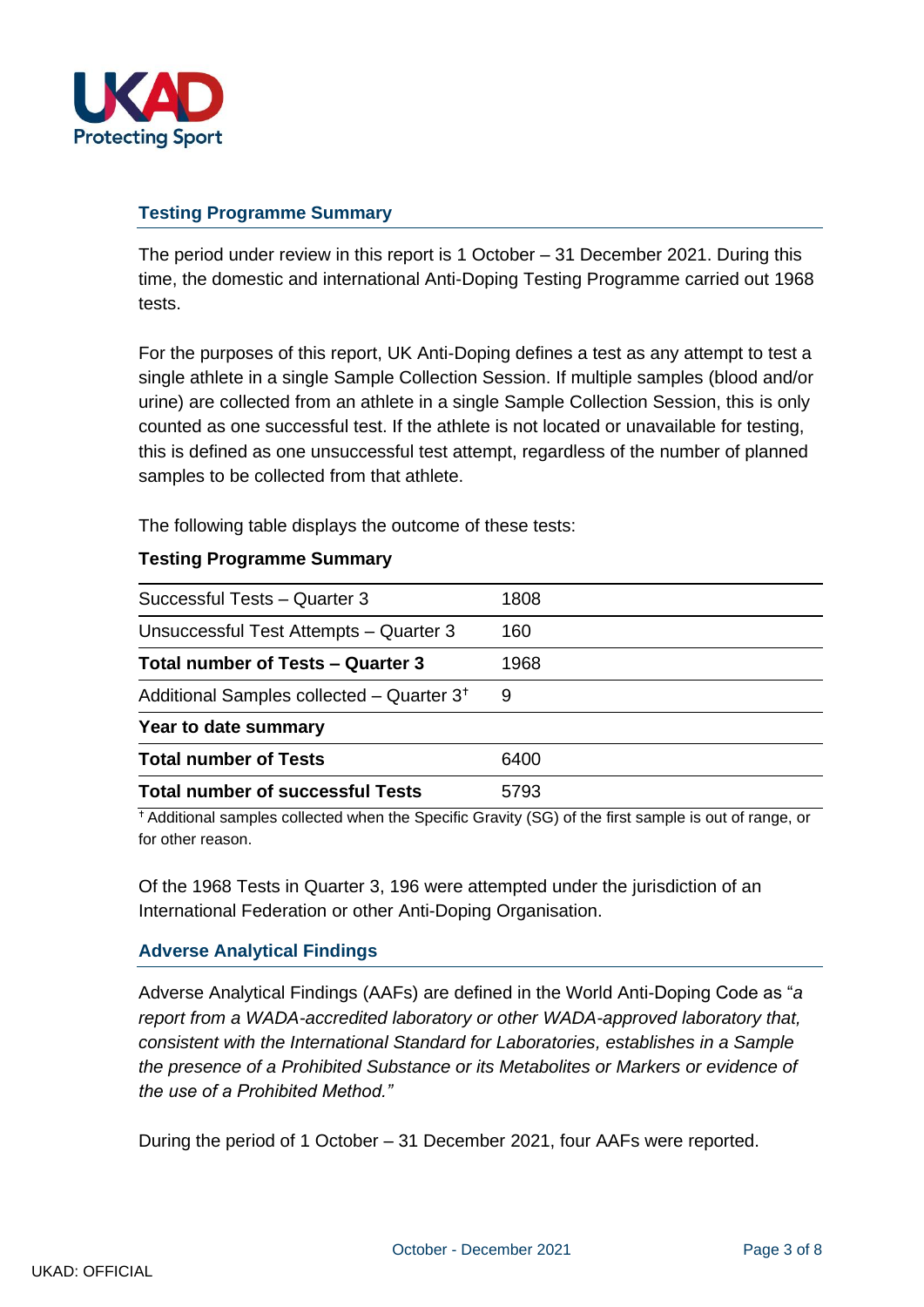

This figure may not be identical to the number of Anti-Doping Rule Violations (ADRVs) for the same period. This is because the detection of an AAF does not automatically lead to an ADRV for several reasons; for example, an athlete may have a Therapeutic Use Exemption (TUE) for a Prohibited Substance to address a legitimate medical requirement or may have ingested the substance through a permitted route. Furthermore, there will of course be a period between the reporting of an AAF and a violation ultimately being proved (where applicable).

# <span id="page-3-0"></span>**Anti-Doping Rule Violations**

The following table details the categories of substance or rule violation for all closed cases publicly reported on the UK Anti-Doping website for the year to date (i.e. 1 April 2021 – 31 March 2022). Substances are grouped according to the categories outlined in the World Anti-Doping Agency 2021 Prohibited List. For further detail on individual cases, please refer to the [UK Anti-Doping website.](http://www.ukad.org.uk/anti-doping-rule-violations/current-violations/)

| <b>Substance Category or Rule Violation</b> | Number of<br><b>ADRVs</b> | Percentage<br>(%) |  |
|---------------------------------------------|---------------------------|-------------------|--|
| S1. Anabolic Agents                         |                           | 75%               |  |
| S6. Stimulants                              |                           | 25%               |  |
| .                                           |                           |                   |  |

Source data: All outcomes reported on the UK Anti-Doping website between 1 April 2021 – 31 March 2022.

#### <span id="page-3-1"></span>**Whereabouts Failures**

In Quarter 3, UK Anti-Doping recorded 11 confirmed Whereabouts Failures. There are two types of Whereabouts Failure: Missed Tests and Filing Failures.

| <b>Whereabouts Failure</b> | Total |
|----------------------------|-------|
| <b>Missed Test</b>         |       |
| <b>Filing Failure</b>      |       |

For further details on Whereabouts, please refer to the ['Whereabouts and ADAMS'](https://www.ukad.org.uk/athletes/whereabouts-and-adams) section of the UK Anti-Doping Website.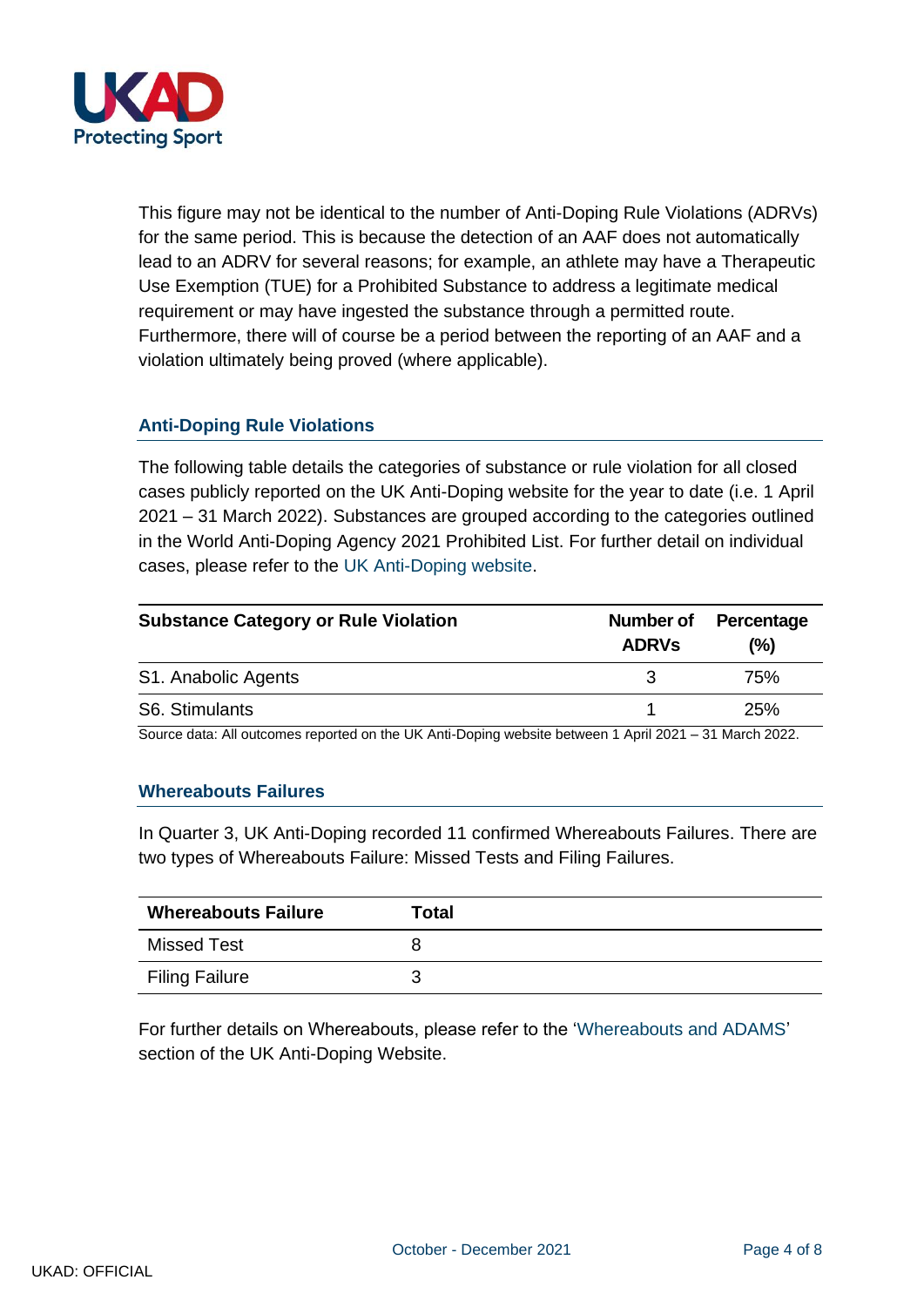

# <span id="page-4-0"></span>**Testing Programme: Summary by NGBs, IFs and Other NADOs**

Between 1 October and 31 December 2021, 1968 Tests were attempted on behalf of 45 National Governing Bodies, International Federations and National Anti-Doping Organisations. Tests conducted during Quarter 3 included:

| • The Football Association        | 866 Tests |
|-----------------------------------|-----------|
| • Rugby Football Union            | 184 Tests |
| • Rugby Football League           | 140 Tests |
| • World Rugby                     | 126 Tests |
| • British Boxing Board of Control | 88 Tests  |

| <b>Sport</b>               | NGB/IF/<br><b>NADO</b> | <b>Quarter 3</b>         |                       |                  | <b>Full Year</b> |                                          |                         |
|----------------------------|------------------------|--------------------------|-----------------------|------------------|------------------|------------------------------------------|-------------------------|
|                            |                        | In<br><b>Competition</b> | Out of<br>Competition | <b>Total</b>     | In               | Out of<br><b>Competition Competition</b> | <b>Total</b>            |
| AFLD-<br><b>NADO</b>       | International          |                          |                       |                  |                  | 8                                        | 8                       |
| <b>BBBoC</b>               | Boxing                 | 66                       | 22                    | 88               | 149              | 54                                       | 203                     |
| <b>BBE</b>                 | Basketball             |                          |                       |                  | 3                |                                          | 3                       |
| <b>BBSA</b>                | <b>Bob Skeleton</b>    |                          | 19                    | 19               |                  | 72                                       | 72                      |
| <b>BBU</b>                 | <b>Biathlon</b>        |                          |                       |                  |                  | 1                                        | $\mathbf{1}$            |
| <b>BC</b>                  | Canoeing               |                          | 10                    | 10               | 6                | 53                                       | 59                      |
| <b>BCF</b>                 | Cycling                | 15                       | 61                    | 76               | 15               | 241                                      | 256                     |
| <b>BE</b>                  | Badminton              |                          |                       |                  |                  | 5                                        | 5                       |
| <b>BEF</b>                 | Equestrian             |                          |                       |                  | 6                | 14                                       | 20                      |
| <b>BF</b>                  | Fencing                |                          |                       |                  |                  | 11                                       | 11                      |
| <b>BG</b>                  | Gymnastics             |                          | $\boldsymbol{9}$      | $\boldsymbol{9}$ |                  | 40                                       | 40                      |
| <b>BJA</b>                 | Judo                   | $6\phantom{1}$           | $\overline{7}$        | 13               | 6                | 38                                       | 44                      |
| <b>BKF</b>                 | Karate                 |                          |                       |                  |                  | 5                                        | 5                       |
| <b>BMC</b>                 | Sport<br>Climbing      |                          |                       |                  |                  | $\overline{\mathbf{4}}$                  | $\overline{\mathbf{4}}$ |
| <b>Boccia</b><br><b>UK</b> | <b>Boccia</b>          |                          |                       |                  |                  | 10                                       | 10                      |
| <b>BPTT</b>                | <b>Table Tennis</b>    |                          |                       |                  |                  | 19                                       | 19                      |
| <b>BR</b>                  | Rowing                 |                          | 13                    | 13               |                  | 62                                       | 62                      |
| <b>BS</b>                  | Swimming               |                          | 23                    | 23               | 44               | 145                                      | 189                     |
| <b>BSADA</b>               | International          |                          | 1                     | $\mathbf{1}$     |                  | 3                                        | 3                       |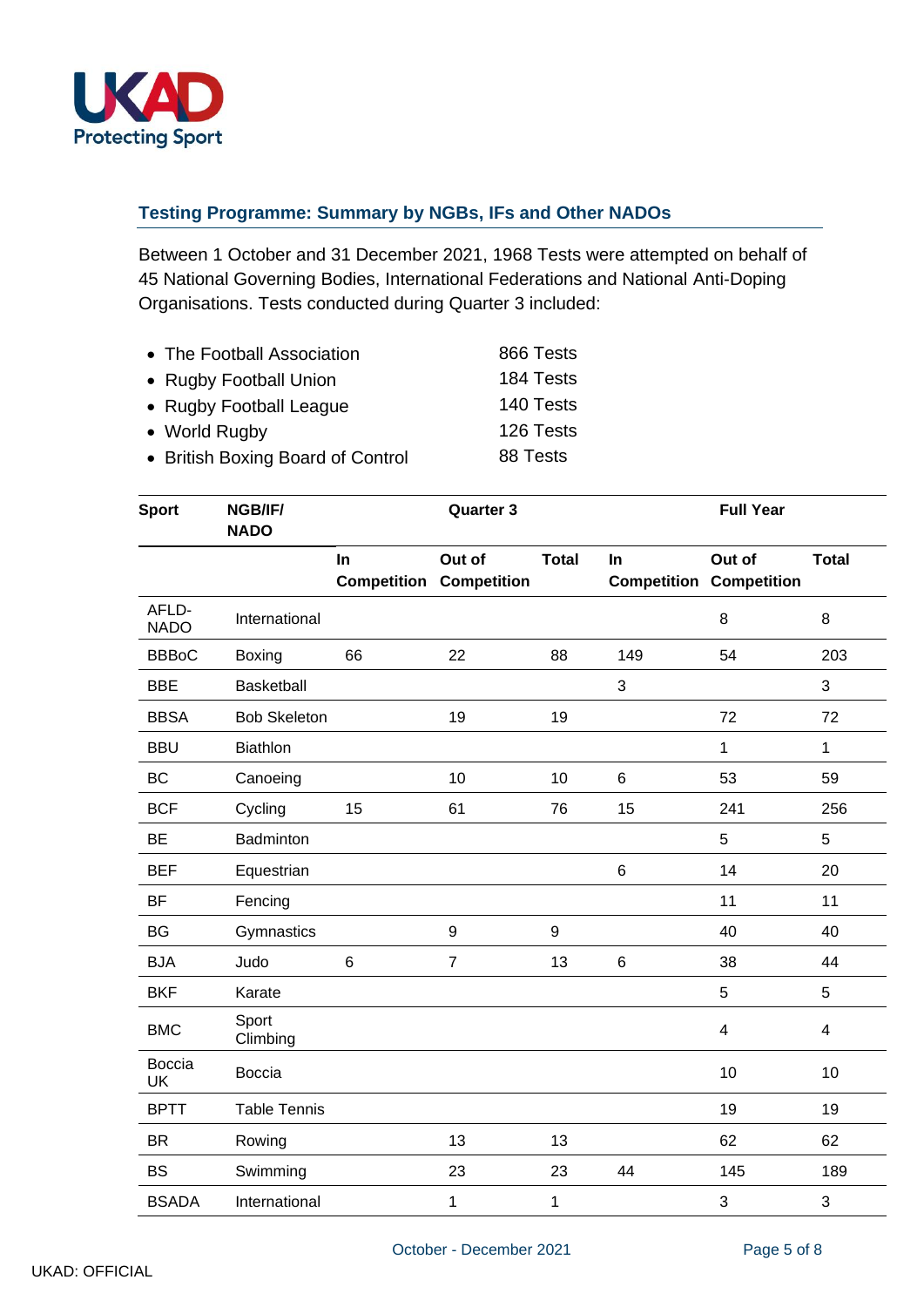

| <b>Sport</b>   | NGB/IF/<br><b>NADO</b>   |                         | Quarter 3                 |                         |                  | <b>Full Year</b>        |                         |
|----------------|--------------------------|-------------------------|---------------------------|-------------------------|------------------|-------------------------|-------------------------|
| <b>BSh</b>     | Shooting                 |                         |                           |                         |                  | 14                      | 14                      |
| <b>BSS</b>     | Snow Sports              |                         | 24                        | 24                      |                  | 35                      | 35                      |
| <b>BT</b>      | Taekwondo                |                         |                           |                         |                  | 25                      | 25                      |
| <b>BTF</b>     | Triathlon                |                         | 14                        | 14                      |                  | 48                      | 48                      |
| <b>BWA</b>     | Wrestling                | $\overline{\mathbf{4}}$ | 5                         | 9                       | 4                | $\overline{7}$          | 11                      |
| <b>BWB</b>     | Wheelchair<br>Basketball |                         |                           |                         |                  | 40                      | 40                      |
| <b>BWF</b>     | Badminton                |                         | $\overline{2}$            | $\overline{2}$          |                  | 13                      | 13                      |
| <b>BWL</b>     | Weightlifting            | 5                       | 22                        | 27                      | $\boldsymbol{9}$ | 29                      | 38                      |
| <b>BWLp</b>    | Powerlifting             |                         | $\ensuremath{\mathsf{3}}$ | 3                       |                  | 23                      | 23                      |
| <b>CCES</b>    | International            |                         | $\overline{2}$            | $\overline{c}$          |                  | $\mathbf 5$             | $\sqrt{5}$              |
| <b>CHINADA</b> | International            |                         | 1                         | 1                       |                  | 1                       | 1                       |
| <b>DAN</b>     | International            |                         | 1                         | 1                       |                  | $\mathbf{1}$            | $\mathbf{1}$            |
| <b>ECB</b>     | Cricket                  |                         |                           |                         | 270              | 130                     | 400                     |
| EH             | Hockey                   |                         |                           |                         |                  | 27                      | 27                      |
| ES             | Squash                   | 1                       | $\sqrt{3}$                | $\overline{\mathbf{4}}$ | 1                | $\sqrt{5}$              | 6                       |
| FA             | Football                 | 259                     | 607                       | 866                     | 518              | 1519                    | 2037                    |
| <b>FAW</b>     | Football                 |                         |                           |                         |                  | $\overline{\mathbf{4}}$ | $\overline{\mathbf{4}}$ |
| <b>FEI</b>     | Equestrian               |                         |                           |                         |                  | 1                       | 1                       |
| <b>FIA</b>     | Motorsport               |                         | 1                         | 1                       |                  | $\mathbf{3}$            | 3                       |
| <b>FIFA</b>    | Football                 |                         |                           |                         |                  | 5                       | 5                       |
| <b>FIG</b>     | Gymnastics               |                         |                           |                         |                  | $\mathbf{1}$            | $\mathbf{1}$            |
| <b>FIH</b>     | Hockey                   | 8                       |                           | 8                       | 16               |                         | 16                      |
| <b>FINA</b>    | Swimming                 |                         | 9                         | 9                       |                  | 31                      | 31                      |
| GBB            | Boxing                   | $\,6\,$                 | 16                        | 22                      | $\,6\,$          | 41                      | 47                      |
| <b>GBWR</b>    | Wheelchair<br>Rugby      |                         |                           |                         |                  | 15                      | 15                      |
| <b>GNAS</b>    | Archery                  |                         |                           |                         | $\overline{7}$   | $\mathfrak{S}$          | 10                      |
| ICC            | Cricket                  |                         |                           |                         |                  | 62                      | 62                      |
| <b>IHUK</b>    | Ice Hockey               | $\,$ 5 $\,$             | $\overline{2}$            | $\overline{7}$          | 13               | 10                      | 23                      |
| <b>IPC</b>     | International            | 6                       | 4                         | 10                      | 14               | 10                      | 24                      |
| <b>IPF</b>     | Powerlifting             |                         | $\mathbf{1}$              | $\mathbf{1}$            | 8                | $\mathbf{1}$            | 9                       |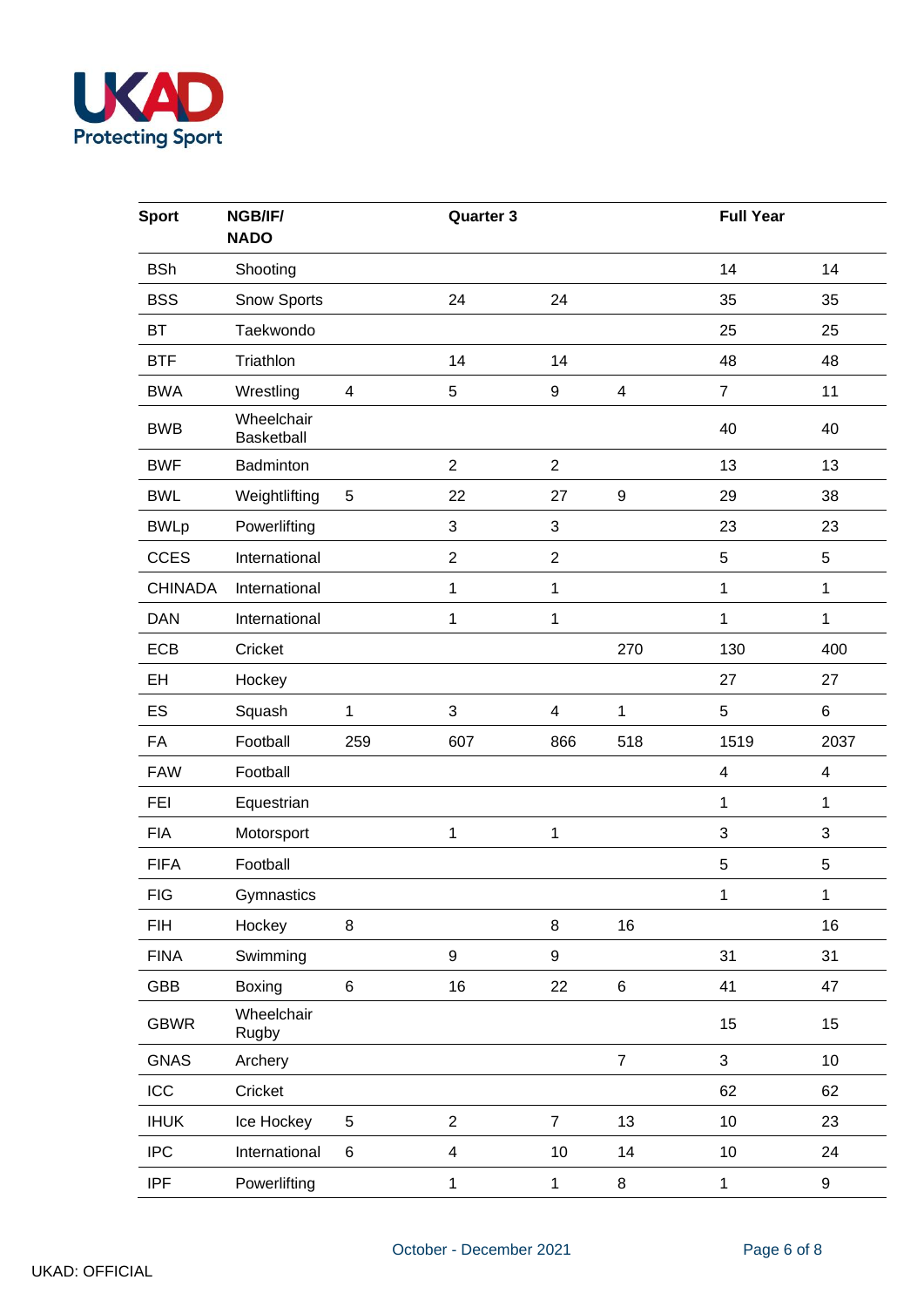

| <b>Sport</b>                 | NGB/IF/<br><b>NADO</b> |                          | Quarter 3               |                           |                         | <b>Full Year</b>          |                          |
|------------------------------|------------------------|--------------------------|-------------------------|---------------------------|-------------------------|---------------------------|--------------------------|
| <b>IWF</b>                   | Wrestling              |                          |                         |                           |                         | 3                         | 3                        |
| <b>LTA</b>                   | Tennis                 |                          | 13                      | 13                        |                         | 22                        | 22                       |
| LTU-<br><b>NADO</b>          | International          |                          |                         |                           | 1                       |                           | 1                        |
| <b>NADO</b><br><b>ITALIA</b> | International          |                          | 3                       | $\mathbf{3}$              |                         | $\boldsymbol{9}$          | 9                        |
| <b>NISA</b>                  | Skating                |                          | 3                       | $\ensuremath{\mathsf{3}}$ |                         | $\boldsymbol{9}$          | $\boldsymbol{9}$         |
| <b>NNI</b>                   | Netball                |                          |                         |                           | $\overline{2}$          |                           | $\overline{2}$           |
| <b>NS</b>                    | Netball                | 4                        |                         | $\overline{\mathbf{4}}$   | $\,6$                   |                           | 6                        |
| Other                        | International          |                          | 1                       | 1                         |                         | 1                         | $\mathbf 1$              |
| <b>PGB</b>                   | Modern<br>Pentathlon   |                          | $\overline{\mathbf{4}}$ | $\overline{\mathbf{4}}$   |                         | 12                        | 12                       |
| <b>RFL</b>                   | Rugby<br>League        | 20                       | 120                     | 140                       | 124                     | 473                       | 597                      |
| <b>RFU</b>                   | Rugby Union            | 40                       | 144                     | 184                       | 118                     | 448                       | 566                      |
| <b>RYA</b>                   | Sailing                |                          |                         |                           |                         | 17                        | 17                       |
| <b>SFA</b>                   | Football               |                          |                         |                           | $\overline{2}$          | $\bf 8$                   | 10                       |
| <b>SIA</b>                   | International          |                          | 1                       | 1                         |                         | 1                         | $\mathbf{1}$             |
| SqW                          | Squash                 |                          | 4                       | $\overline{\mathcal{A}}$  |                         | $\overline{\mathbf{4}}$   | $\overline{\mathcal{A}}$ |
| SRU                          | Rugby Union            | 23                       | 37                      | 60                        | 27                      | 111                       | 138                      |
| <b>TTE</b>                   | <b>Table Tennis</b>    |                          |                         |                           |                         | $\ensuremath{\mathsf{3}}$ | 3                        |
| UCI                          | Cycling                |                          | $\mathbf{1}$            | 1                         |                         | $\mathbf{1}$              | $\mathbf 1$              |
| <b>UKA</b>                   | Athletics              | $\overline{2}$           | 51                      | 53                        | 55                      | 329                       | 384                      |
| USADA                        | International          |                          | 14                      | 14                        |                         | 14                        | 14                       |
| <b>WCBS</b>                  | <b>Billiards</b>       |                          |                         |                           | 6                       |                           | 6                        |
| <b>WCF</b>                   | Curling                |                          | $\overline{\mathbf{4}}$ | $\overline{\mathbf{4}}$   | $\overline{\mathbf{4}}$ | $\overline{\mathbf{4}}$   | 8                        |
| <b>WN</b>                    | Netball                |                          |                         |                           | $\overline{2}$          | 16                        | 18                       |
| World<br>Athletics           | Athletics              | 12                       |                         | 12                        | 54                      | 29                        | 83                       |
| World<br>Rugby               | <b>Rugby Union</b>     | 80                       | 46                      | 126                       | 127                     | 185                       | 312                      |
| WRU                          | <b>Rugby Union</b>     | $\overline{\mathcal{A}}$ | 74                      | 78                        | 10                      | 172                       | 182                      |
| <b>WSF</b>                   | Squash                 |                          |                         |                           |                         | $\mathbf 1$               | $\mathbf 1$              |
| <b>WSK</b>                   | Skate<br>boarding      |                          |                         |                           |                         | $\mathbf{1}$              | $\mathbf 1$              |